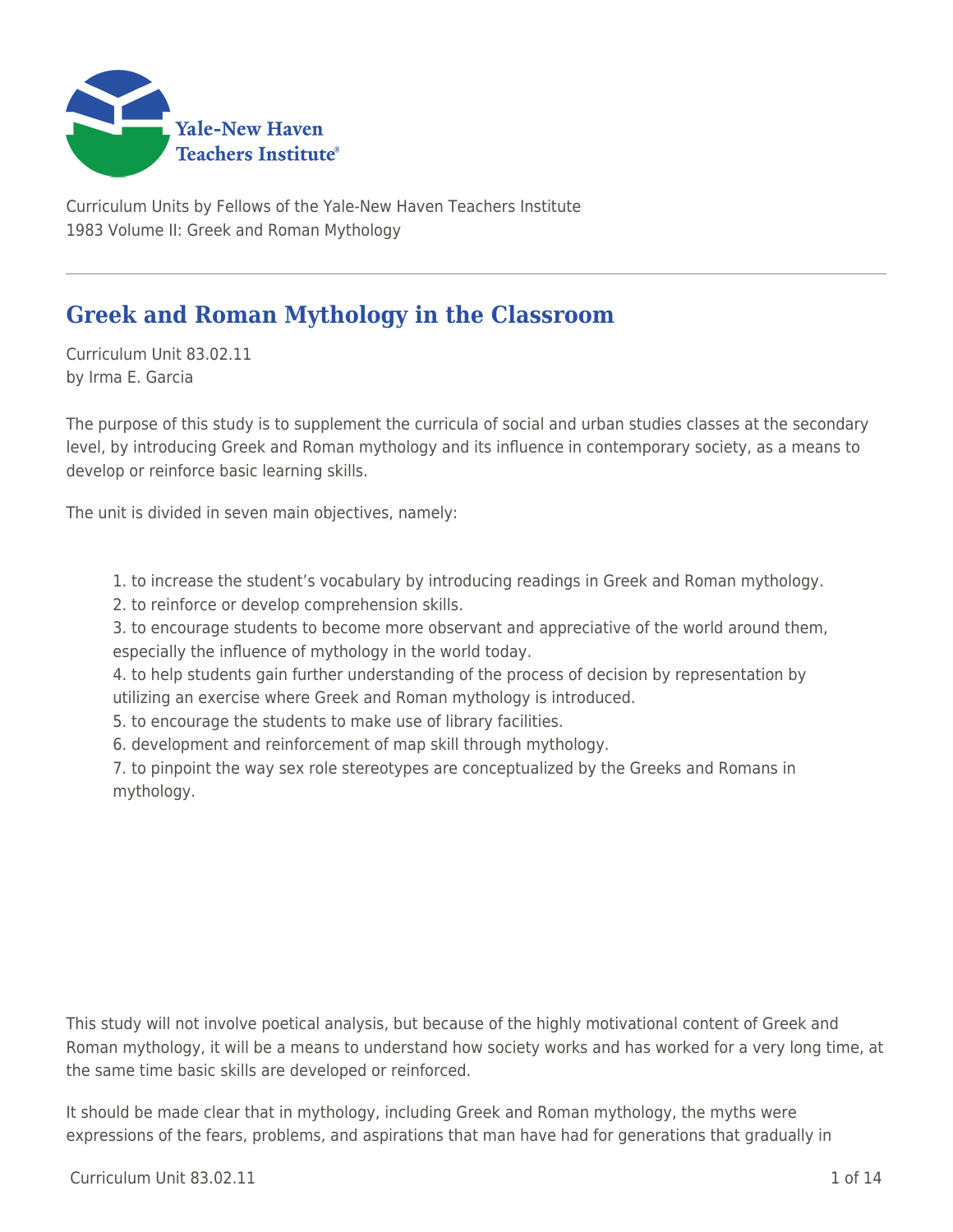human history took on external reality in the form of myths; and that mouth for a long time, before they were put in written form. At the same time it should be remembered, that these myths were compiled and written by poets who did not hesitate to make changes in the stories whenever it suited their purposes to do so.

No time limitation has been indicated in the objectives or lesson plans of this study, because the emphasis given to it will depend upon the teacher's need.

## **OBJECTIVES AND STRATEGIES**

### **FIRST OBJECTIVE**

One of the main problems in developing or reinforcing reading and writing skills is the students' limited vocabulary. This problem is compounded in social studies classes where the students must read at a faster pace in order to cover the material which is being introduced.

Greek and Roman mythology has special appeal to high school students because in the first place it deals with many fundamental and down to earth concerns that human beings have has about themselves and about the world around them. Concerns such as, violence in man and nature; the forces of love, passion and sex; murder and forms of punishment; treachery and deviousness, and many others. In the second place, the very nature of the development of mythology, lends itself to highly motivational reading materials. In the third place, because many aspects of mythology are manifested in our daily lives and often seem exotic or mysterious.

The first objective of this unit is to increase the students' vocabulary by introducing readings in Greek and Roman mythology. In particular the Labors of Heracles:

As the myths are being introduced, the teacher should have the students do the following:

- 1. Maintain a list of the vocabulary introduced.
- 2. Prepare lists of gods and heroes.
- 3. Prepare list of characteristics and symbols each god or hero listed is associated with.

4. Look up definition of words listed, as well as, those the individual student might need in order to comprehend the material introduced.

5.Translate words. This strategy is geared toward the Spanish dominant student because those are the students the author of this unit works with. Nevertheless, the same strategy can be applied to students dominant in any other language but English.

6. Read narratives of Heracles' Labors or any other myth the teacher may want to introduce. Oral as well as silent reading should be encouraged.

7. Find ways of using new vocabulary in their writing or their speech.

8. Draw, trace or cut out pictures or illustrations that express ideas or actions of the myths being studied.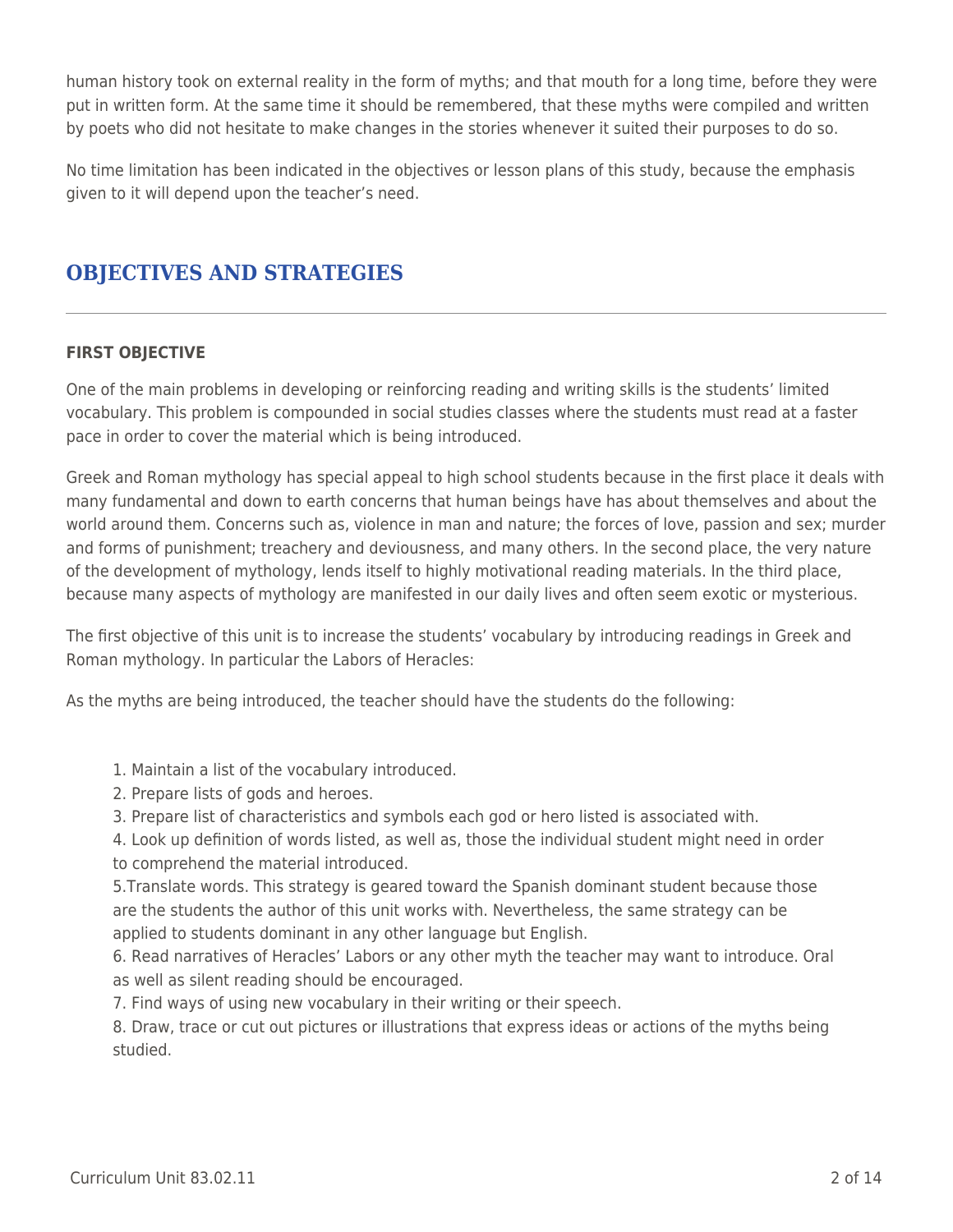#### **SECOND OBJECTIVE**

One advantage of using myths to improve language comprehension skills is the fact that very often myths have a message to convey or an individual or societal concern to address. When the student comes in contact with myths, his understanding of the content will be more complete, because the information received might very well be within the student's frame of reference or background.

Most of the comprehension skills are developed through constant analytical questioning, but the teacher should place special attention on the timing of the questions. The student should be prepared to delve and explore into the myths when he has acquired familiarity with the vocabulary as well as a general understanding of myths.

Thus, the second objective is to reinforce or develop comprehension skills through the introduction of Greek and Roman mythology readings (Although this study emphasizes the Labors of Heracles, the reader has been provided with bibliographical references that will introduce him or her to a wealth of information.). To achieve this purpose the students will have to do the following:

- 1. Read and discuss myths.
- 2. Rewrite myths in their own words.
- 3. Explain the message of the myth being discussed.
- 4. Interpret symbols or expressions in myths.
- 5. Read different versions of the same myth.

In the lesson plans there are sections dedicated to questions to test the understanding of the various myths. However, it is important to note that sometimes the answers do not have to be the same, precisely because of the various versions and interpretations of the myths. The teacher should not discourage the reading of various versions, but the student should be prepared to support his answer.

For the Spanish dominant student the availability of Greek and Roman mythology in Spanish is very limited at the school or city libraries. Nevertheless, the writer has contacted the Department of Education, as well as, the University of Puerto Rico for suitable translations. This information will be available through the Institute, as soon as it is received. In the meantime, the teacher can do her own translation of the myths or request Studying's translation from the Wilbur Cross High School library.

In addition to reading, the interpretation of paintings, illustrations,sculptures, music and other audiovisual materials can encourage the development and reinforcement of comprehension skills.

#### **THIRD OBJECTIVE**

As students become familiar with myths, they will be able to recognize words, objects, situations, and places where the influence of mythology is present.

In our rapidly changing world, the realization of some kind of continuity in the human race is very comforting and perhaps essential. This continuity may be achieved by acquiring enough knowledge or information to be able to recognize many objects full of symbolisms.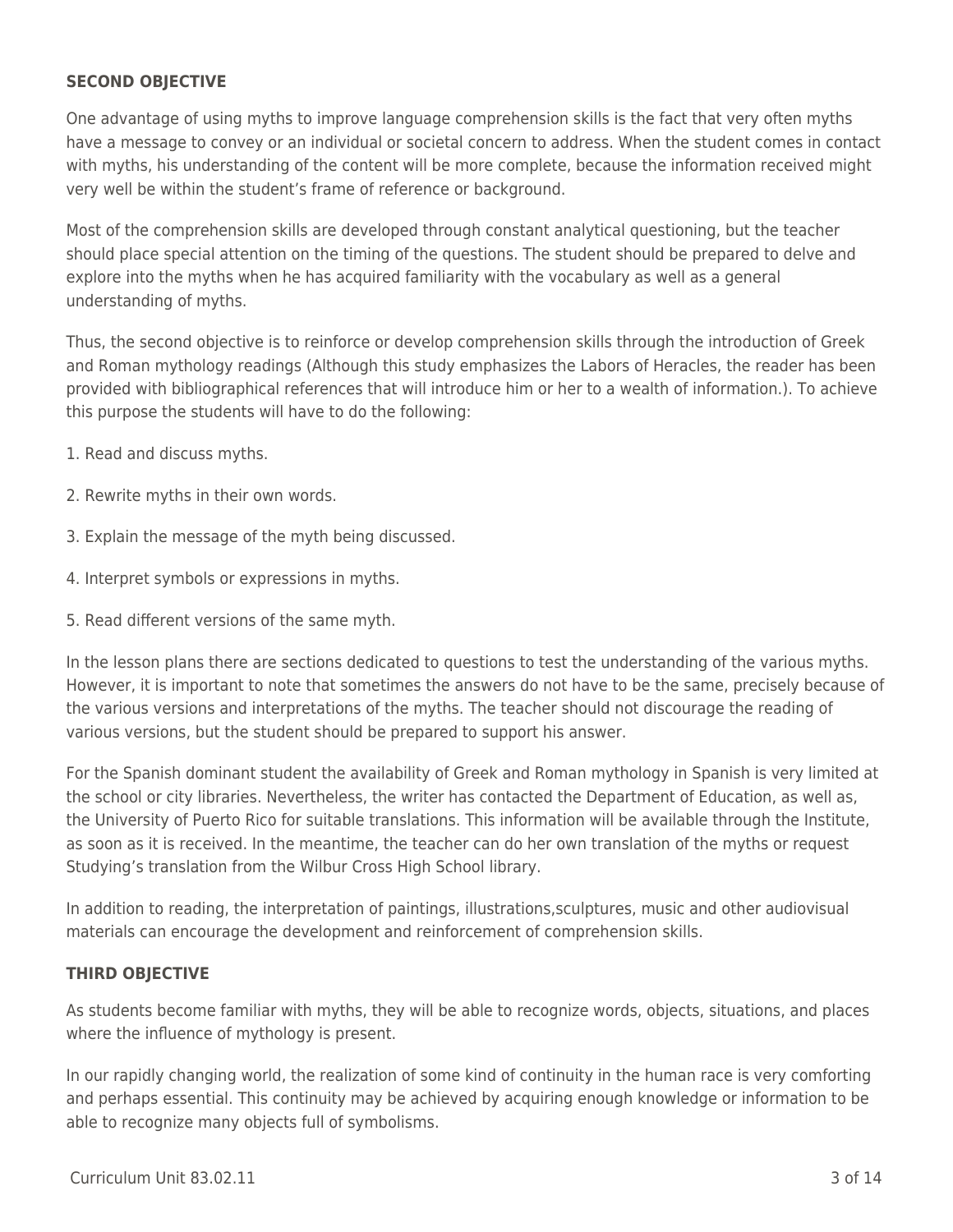The third objective is to encourage students to become more observant and appreciative of the world around them, especially the influence of mythology in the world today.

In order to achieve this objective the teacher should;

1. Have students recognize words and expressions where the influence of mythology is present.

2. Have students use words and expressions of mythological background in their speech as well as their writing.

3. Plan trips

a. to museums

b. around the city to designated areas where mythological symbols are present.

4. Help students identify characters of mythology.

5. Help student link relationship between the mythological symbol and the operation of a building or place, as well as to things.

6. Pinpoint symbolisms that can be traced back to Greek and Roman mythology on the flags, emblems and seals of countries, states, and cities.

7. Have the student prepare his own dictionary by:

a. Putting in alphabetical order the names of gods and heroes of Greek and Roman mythology.

b. Categorizing those listed by sex.

\_\_\_\_ c. Finding out what each of those listed represent.

d. Looking up definitions in Spanish.

e. Cutting out, drawing or tracing illustrations of characters or events connected with Greek and Roman mythology.

f. Cutting out, drawing or tracing illustrations showing the influence of Greek and Roman mythology today.

The idea is to have immediate accessibility to information pertaining to Greek and Roman mythology.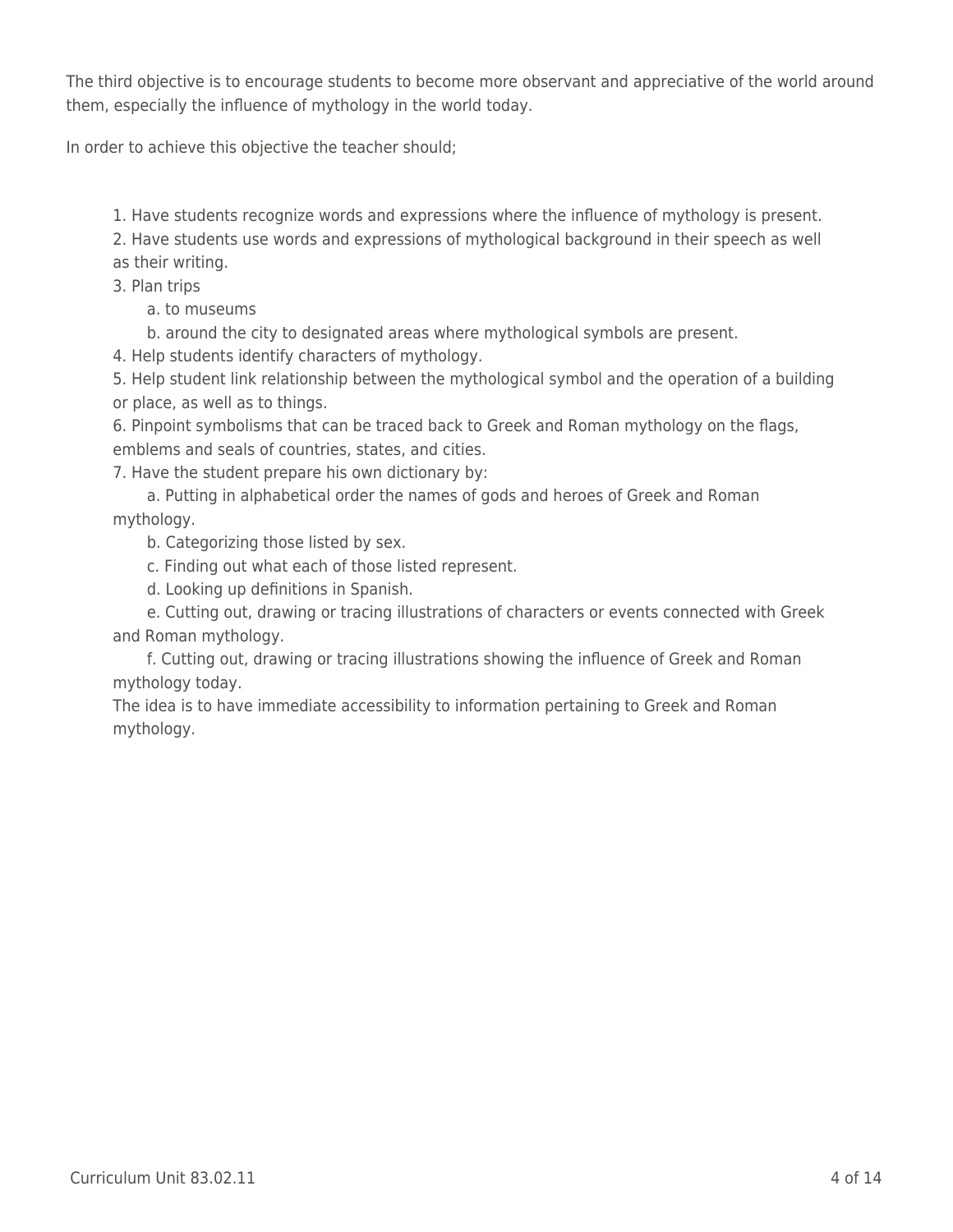#### **FOURTH OBJECTIVE**

In the social studies classes special emphasis is given t the use of different processes to make a decision. In government, for example concepts as direct democracy (citizens themselves run the government directly.), and representative democracy, where the people make decisions indirectly through their elected representatives, are discussed.

The fourth objective is to help students gain further understanding of the process of decision by representation by utilizing a series of works that the students have already prepared. Those works that the students have already prepared. Those works include the characteristics, symbols, and illustrations of the gods and heroes they have studied and prepared.

The teacher should divide the class in small groups and have the students do the following:

1. Select from the work each student has prepared the best representation of characteristics, symbols and illustrations of the gods and heroes.

2. Select from their individual groups a student to present and support individual group selections.

3. The class as a whole will then vote on the best presentation or selection.

The teacher may want to vary the last process by allowing the students who have been selected to represent each group make the final selection, or by using both processes and comparing end results.

This exercise is also very good to introduce rules of behavior that are expected in committee work.The respect of their peers' is of utmost importance. In order to achieve or motivate proper student conduct the teacher should emphasize that the process of selection will be as important as or more important than the ultimate selection of the best representation of the works.

In order to encourage students to participate and do good work, the teacher, in addition to grading, may add other forms of recognition, such as the following:

- 1. Have the work printed. In schools where the students have access to printing facilities, the
- printing can be done without much problem.
- 2. Place selection of the individual groups in exhibition.
- 3. Prepare posters.

#### **FIFTH OBJECTIVE**

Many times the high school student knows that a school library exists because he has been taken there with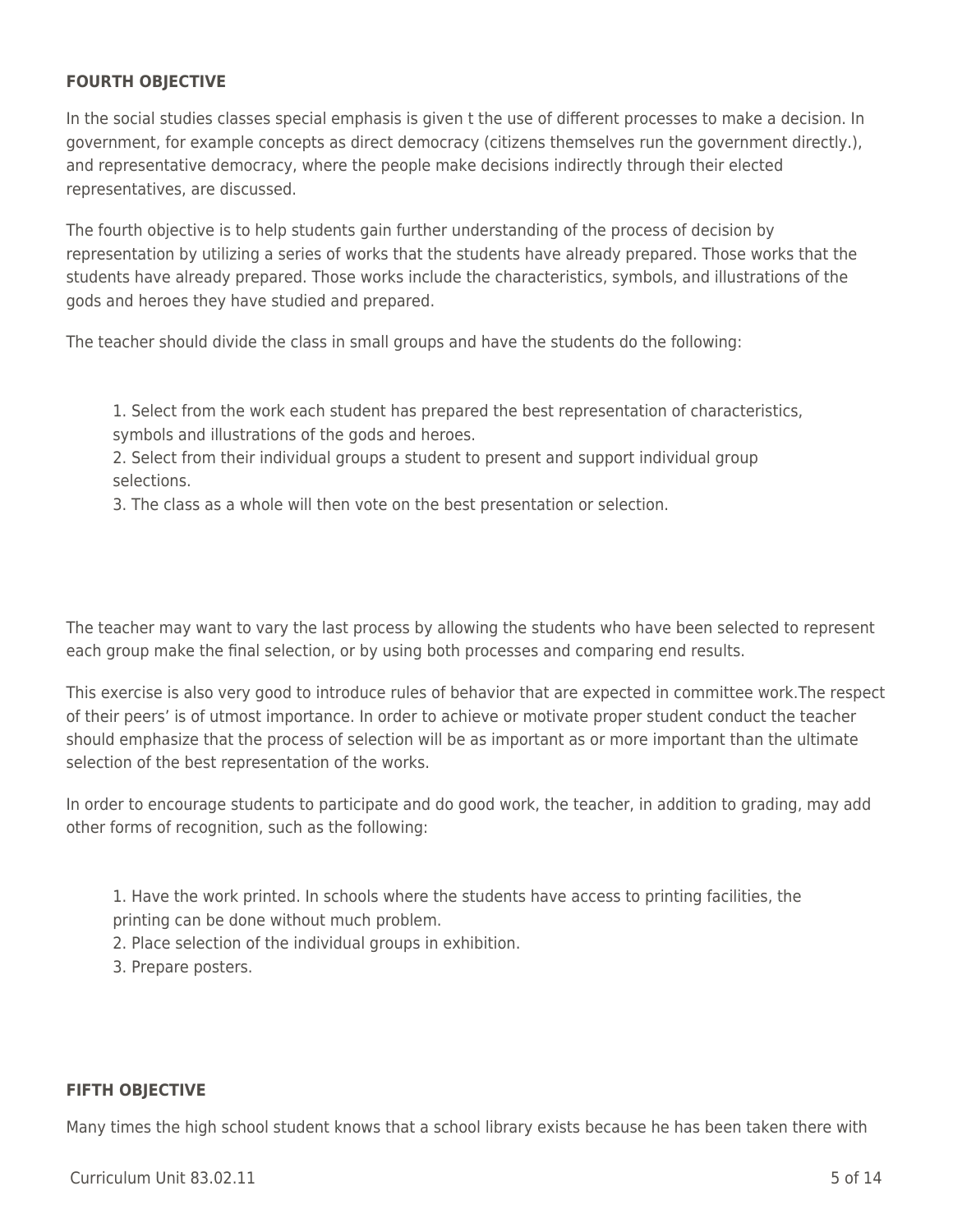his class, but makes very little use of the facilities it provides. However, for many students the use of the library facilities could be the key for obtaining or achieving academic success. By making use of the library the student can obtain the knowledge or information needed without economic burden in a motivational environment. This means that in addition to the normal library setting, the student does not have to compete or be disturbed by siblings or any other household activity, which seems to be a major problem among most of the students the writer of this study has worked with.

Thus the fifth objective is to encourage the students to make use of library facilities by assigning projects on

Greek and Roman mythology that will require the use of the library for their completion.

In order to accomplish this objective the following strategies can be used:

- 1. Take the students to the library and ask the librarian to explain the following:
	- a. The filing system used in the library.
	- b. The checking out or book withdrawal system.
	- \_\_\_\_ c. Audiovisual facilities.
- 2. Plan a trip to the New Haven Library (main) where the students will:
	- a. Obtain a library identification card.

b. Receive a tour of the library with special emphasis on the areas the students will be working on.

3. Reserve the books that will be used the most.

4. Request new material if necessary.

5. Order films and filmstrips on Greek and Roman mythology. (Each library has a catalogue of films and other materials that are accessible to school teachers that has already been categorized by grade levels.)

6. Provide reading suggestions on Greek and Roman mythology that the student can also read for pleasure.

7. Assign book reviews and reports on particular topics that relate to Greek and Roman mythology concerns or expressions.

8. Take the class to the library and do research for the projects right there. The teacher should consult with the librarian first.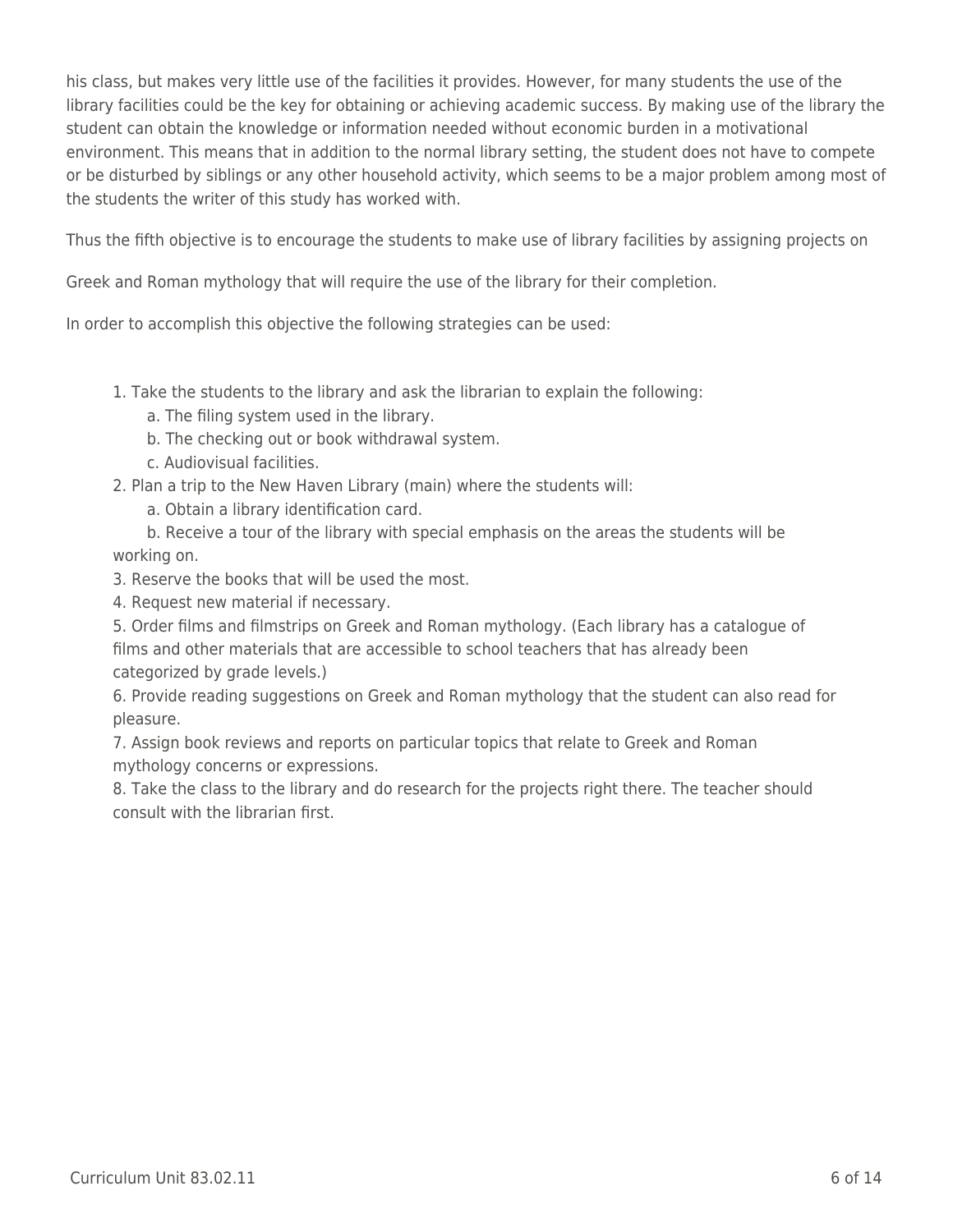### **SIXTH OBJECTIVE**

With the advent of television and later on satellite communications, in addition to rapid means of transportation, places and things that seemed very far and perhaps not very important, have become very real and very close.

This leads us to the sixth objective. the development and reinforcement of map skills through mythology. In this area the students will do the following:

- a. Draw or trace maps of Ancient Greece.
- b. Trace trips of Heracles' Labors.
	- 1. Killing the Nemine lion Nemine
	- \_\_\_\_ 2. Killing the hydra Argon
	- 3. Capturing the Erymanthian boar Arcadian
	- 4. Capturing the Arcadian stag Mount Magnolias
	- 5. Soaring and destroying the birds of Stympahalus Arcadian
	- 6. Cleaning the Aegean stables Elks
	- \_\_\_\_ 7. Capturing the Creta bull Crete
	- 8. Capturing the horses of Diomede Trace
	- 9. Retrieving Hippolyte's girdle Themiscyra
	- 10. Capturing the cattle of Geryon Erythia
	- 11. Plucking the golden apples of the Hesperides Mount Atlas.
	- 12. Bringing Cerberus up from the underworld -
- c. Trace important places in the birth of Heracles.
	- \_\_\_\_ 1. Thebas
	- 2. Argyles
- d. Find oracles as well as dwellings of the gods.
	- \_\_\_\_ 1. Dodona
	- \_\_\_\_ 2. Delhi
	- 3. Mount Olympus
- e. Trace maps indicating:
	- \_\_\_\_ 1. Adriatic Sea
	- 2. Atlantic Ocean
	- \_\_\_\_ 3. Black Sea
	- \_\_\_\_ 4. Mediterranean Sea
	- \_\_\_\_ 5. Red Sea
- f. Write the corresponding names of places in modern times.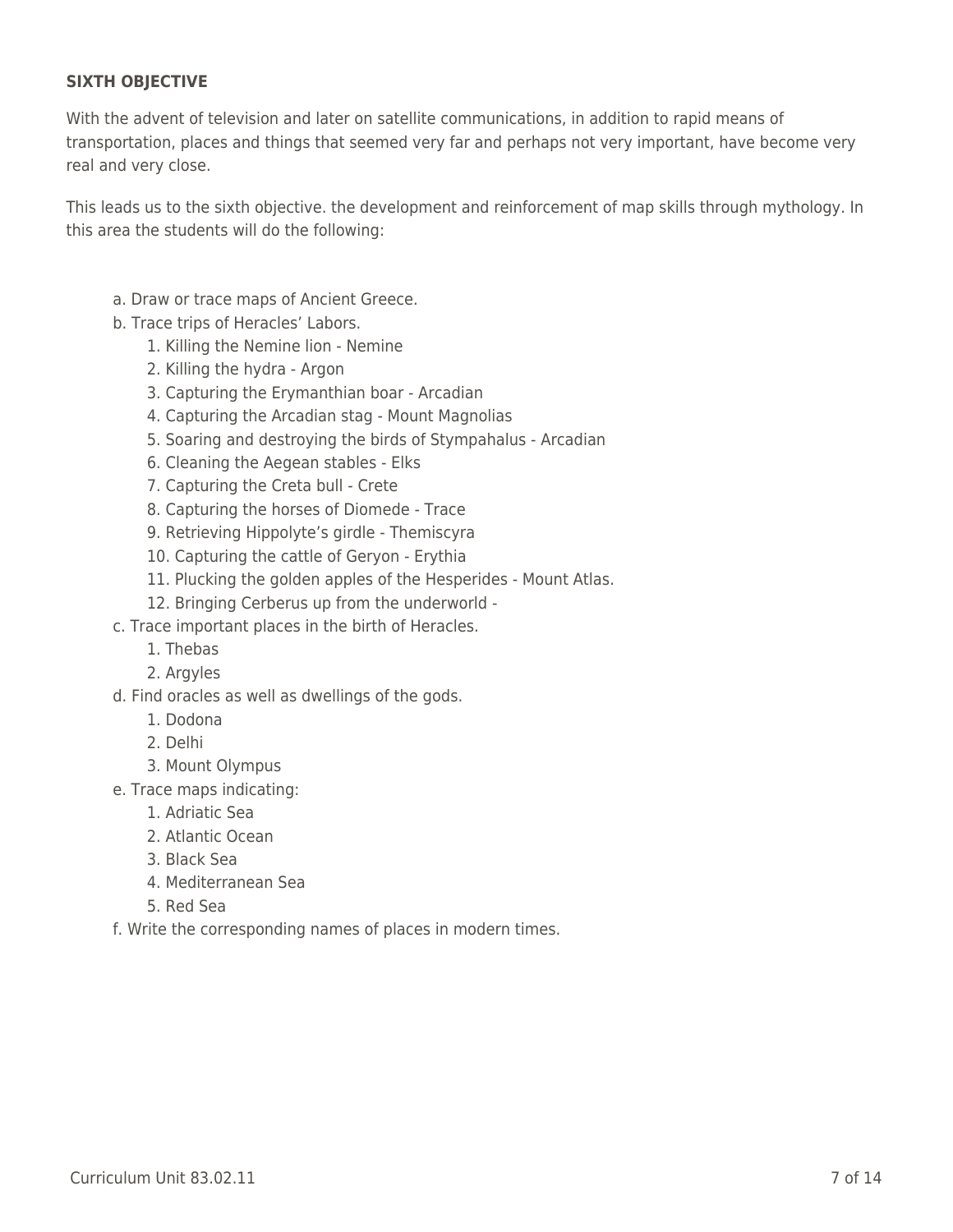#### **SEVENTH OBJECTIVE**

An important and often controversial concern in contemporary society, especially American society, is the importance of sex stereotypes in determining the level of participation in decision making roles.

Further insight into this problem can be gained by placing the problem in a historical context, and having the student realize that the concept of sex stereotypes can be traced back to some of the earliest times in western civilization.

The society and mythology of Ancient Greece provide a framework in which this conflict can be identified and analyzed, even in its more extreme manifestations, where the feminine role in society is interpreted exclusively from a masculine perspective.

Thus, the seventh objective is to pin point the way sex role stereotypes are manifested in Greek an Roman mythology.

In order to achieve this objective, the teacher should have the students do the following:

- 1. Classify gods by sex.
- 2. Classify gods by roles.
- 3. Compare both classifications.
- 4. Read a narrative of the myth of Athena's birth.
	- a. Explain why the process of her birth is important.
	- b. Could Athena be considered an exception to the roles attributed to other goddesses?
	- c. Explain her roles.
- 5. Read a narrative about Her.
	- a. How is she related to Zeus?
	- b. Does she get more power and respect for being Zeus' wife than Zeus' sister?

6. Check how much this concept of male roles in decision making positions has changed by doing the following:

a. Prepare a questionnaire indicating the following questions:

- 1. Is the principal of your school male or female?
- 2. Is the mayor of the city male or female?
- 3. Is the governor of the state male or female?
- 4. Is the president of the United States male or female?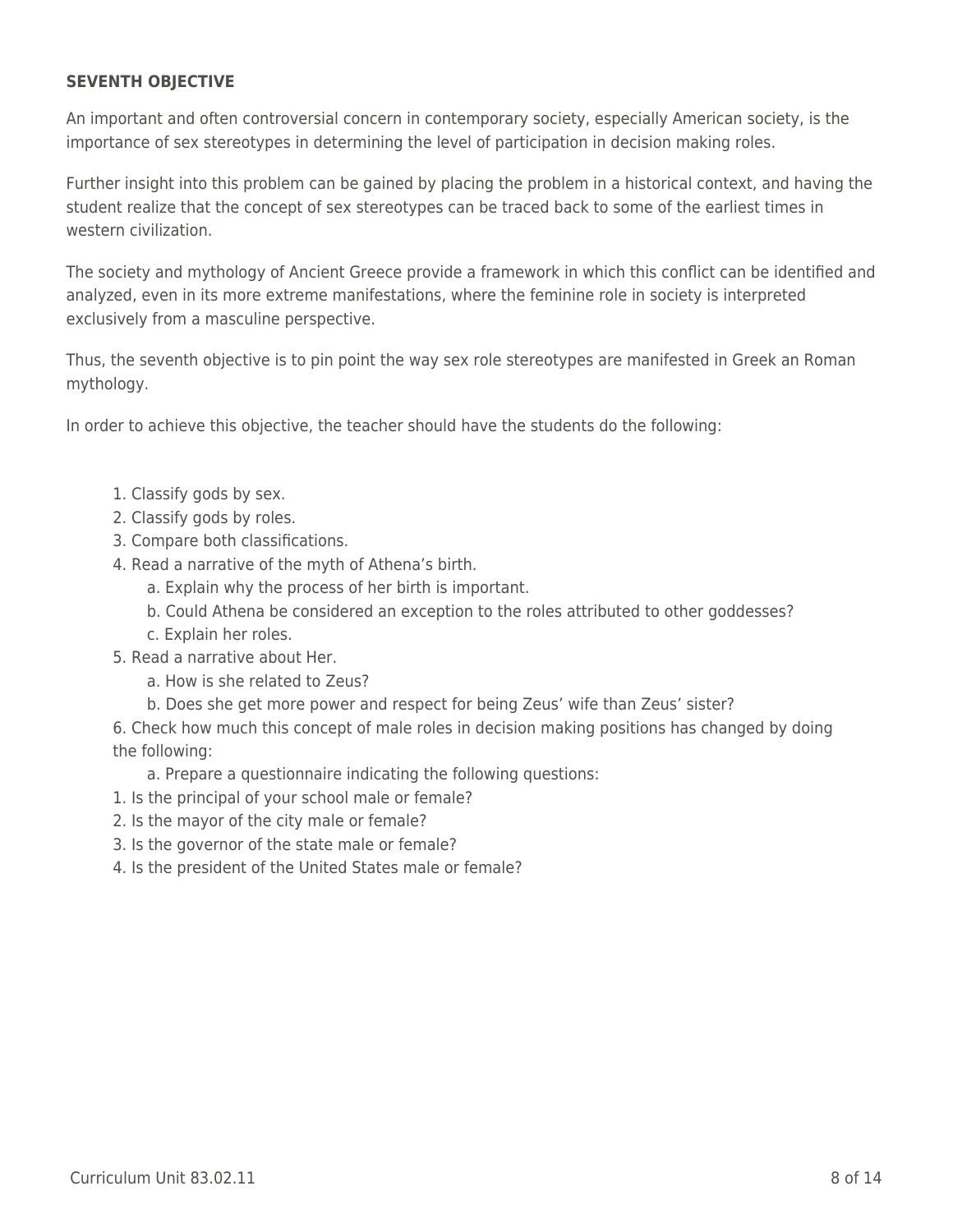1.Introduce various definitions of the word myth.

2. Provide a list of now vocabulary depending upon the narrative of the myth to be introduced.

3. Selecting the myth of the birth of Heracles for the first lesson plan the teacher may introduce the following vocabulary:

a. curse a. maldicio«n

b. enchantment b. encantamiento

- c. fate c. destino
- d. immortal d. immortal
- e. chariot e. carriage
- f. linger f. prolonged
- g. oath g. juramenta

4. Have the students read the narrative and identify the characters and their individual characteristics. (sample chart)

CHARACTER CHARACTERISTICS SYMBOLS

- Heracles strong, mortal nothing yet
- Zeus powerful, immortal thunderbolt
- Alcmene beautiful, noble,

mortal

Amphitryon understanding,

mortal Hera powerful, vengative, scepter

immortal

5. After the students have prepared a preliminary assessment of the characters, assign them individual research on each of the characters.

6. Using a map have students identify places where important events take place as shown in following example.

- \_\_\_\_ a. Themes
- b. Argyles

7. Have the students prepare a genealogy of Heracles.

8. Have the students answer the following questions:

- 1. What particular act did Heracles perform when he was ten months old?
- 2. Explain the events that led to that happening.
- 3. Explain the fact that Zeus appears more than once in Heracles' genealogy.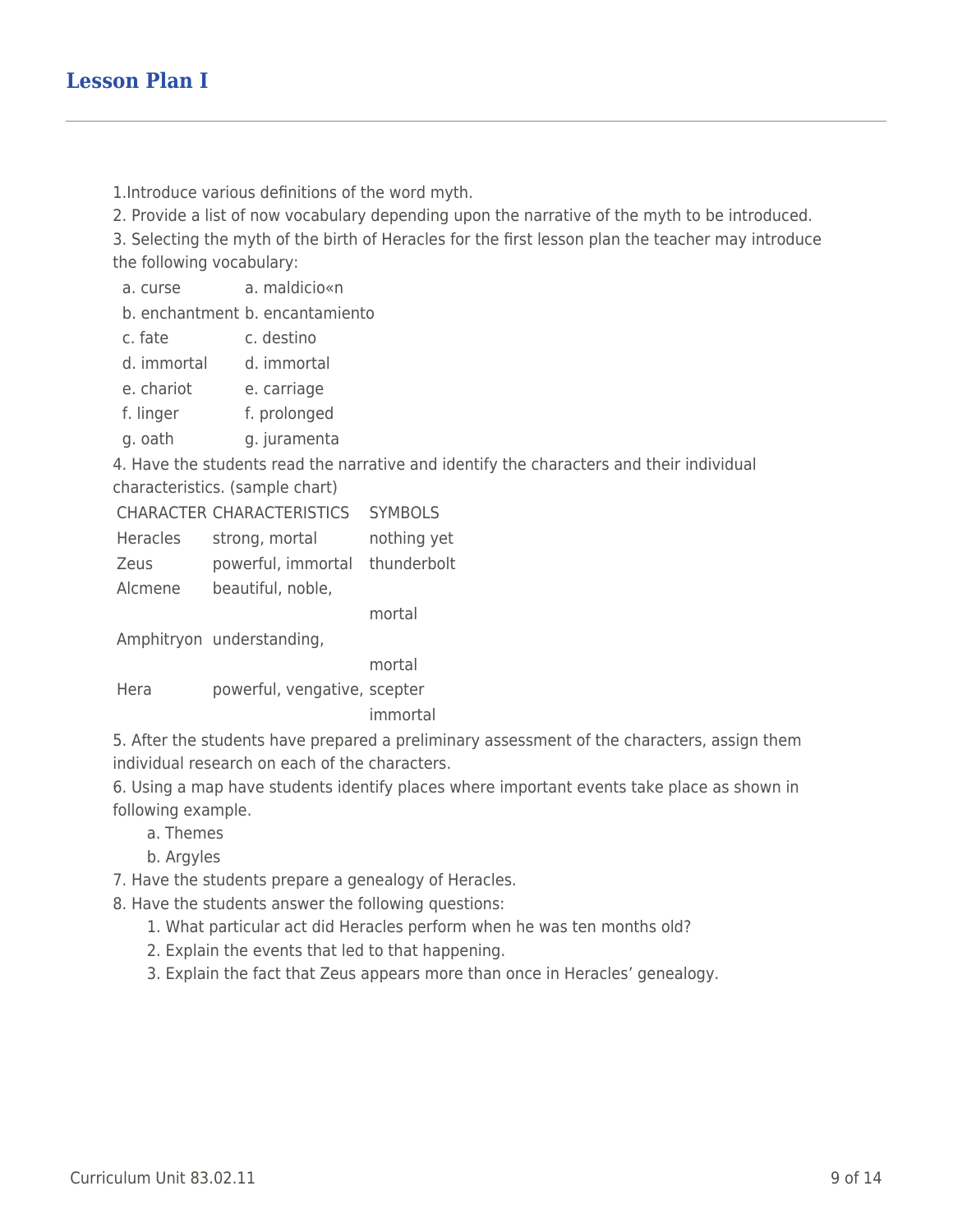1. Prepare a list of words and expressions whose origin can be traced back to Greek and Roman mythology.

| a. to win laurels gainer laurel |                                           | Apollo and Daphne |    |
|---------------------------------|-------------------------------------------|-------------------|----|
| b. hygiene                      | hygiene                                   | <b>Hyegia</b>     |    |
| c. fatal                        | fatal                                     | the Fates         |    |
| d. jovial                       | jovial                                    | Jupiter (Zeus)    |    |
| e. By Jove                      | por Jove«                                 | Jupiter (Zeus)    |    |
| f. January                      | enero                                     | Janus             |    |
| g. February                     | febrero                                   | Febo (Apollo)     |    |
| h. March                        | marzo                                     | Mars              |    |
| i. Thursday                     | jueves                                    | Jupiter (Zeus)    |    |
| j. Saturday                     | sabado                                    | Saturn            |    |
| k. atlas                        | atlas                                     | Atlas             |    |
|                                 | I. Atlantic Ocean Oceano Atla«ntico Atlas |                   |    |
| m. herculean herculeo           |                                           | Heracles and the  |    |
|                                 |                                           |                   | -+ |

stables of

n. Augean task obra Augiana King Augeas.

2. The teacher should have the student trace the origin of the words or expressions as shown, and/or request that the students prepare their own list.

3. Using the encyclopedias available in the library, the teacher should have the students find:

a. Symbolisms that can be traced to Greek and Roman mythology on flags, seals, emblems, and currency of countries.

1. Flags

Albania eagle supreme power royal bird of

Ecuador eagle supreme power Jupiter (Zeus)

\_\_\_\_ \_\_\_\_ 2.Seals

United eagle supreme power Jupiter

**States** 

Greece Heracles strength Heracles

\_\_\_\_ b. The same idea applies to states, cities and other organizations like schools, and local corporations.

4. Once the student is familiarized with the ideas represented by each design, he will become more observant of the things he sees. Now, if the student looks at an owl on a medal, he will associate the design with wisdom and high achievement. The owl was the bird of Athena in the same way the eagle was the bird of Zeus. To reinforce this new association, have the student look at magazines, posters, and advertisements.

5. Have the student look at different brand names in order to identify designs of Greek and Roman mythology origin and explain why that particular symbol was chosen.

Good Year Tire and Rubber Co. Hermes foot speed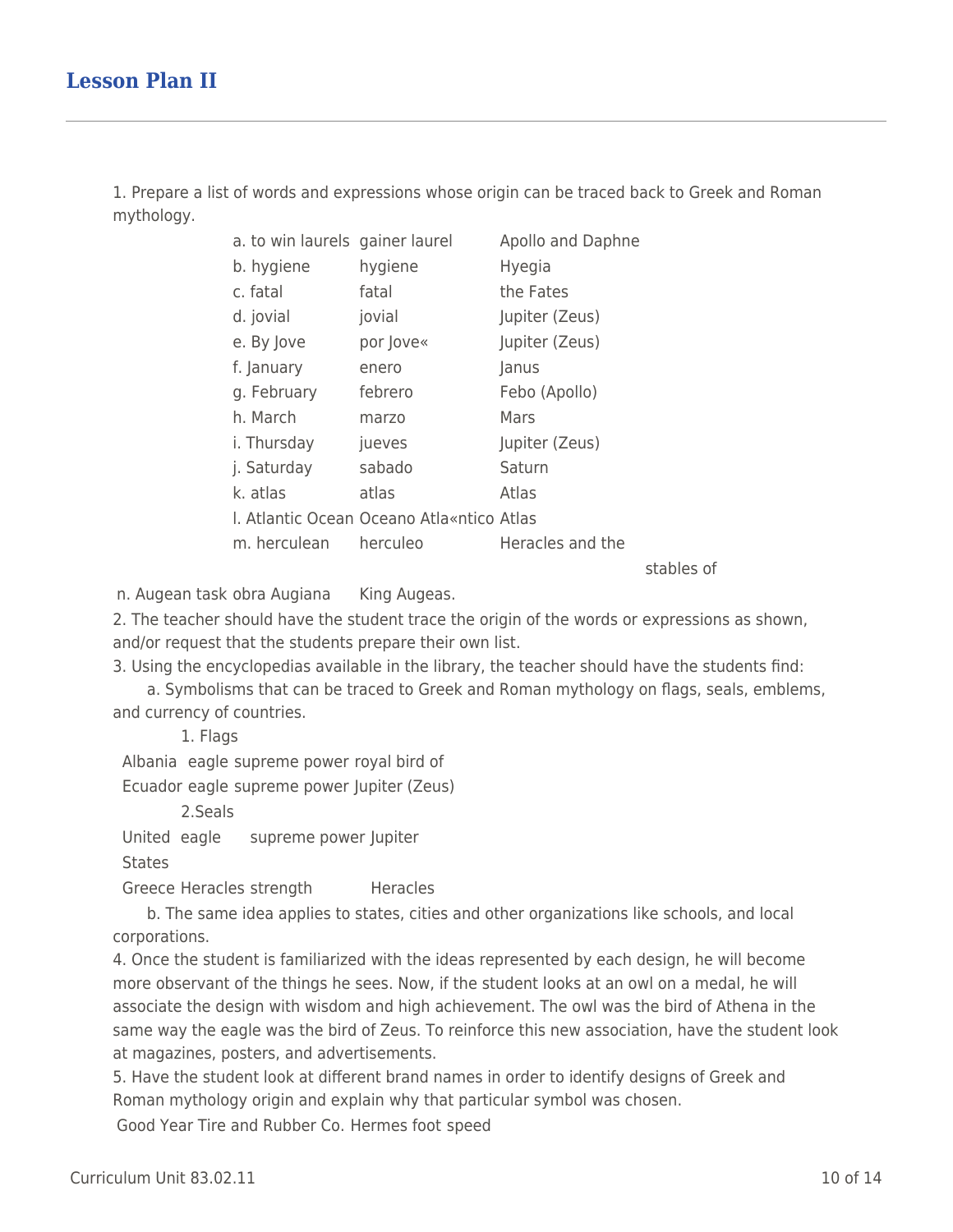| Mobilegas        | Pegasus | speed and power |        |                  |
|------------------|---------|-----------------|--------|------------------|
| Atlas Moving Co. | Atlas   | strength and    |        | knowledge of the |
|                  |         |                 | world. |                  |

6. Have the students create their own company and choose a design.

### **Lesson Plan III**

The third lesson is a follow up after the student has read the Labors of Heracles.

- 1. Who is the main character in the Labors of Heracles?
- 2. Why did Heracles have to spend his whole life in the midst of danger and confusion?
- 3. Where do the myths take place? (Have the student trace maps.)
- 4. Name instances where Heracles demonstrated a good sense of values. (When he met the maidens of virtue and vice, and chose virtue. - Saving Prometheus.)
- 5. What incident motivated the Labors of Heracles? (Murder of wife and children.)
- 6. Would Heracles have been prosecuted in our system of justice?
- 7. What possible reason could he have used to plead not guilty?
- 8. How did Heracles bear away the Nemean lion's skin? (Since no other weapon could penetrate it, he used the lion's claws.)
- 9. Why did he wear the skin as his mantle for the rest of his life? (Because it was weapon-proof.) 10. How did Heracles manage to kill the Hydra? (By searing the necks with fire.)
- 11. What would it mean to say that cities have hydra-headed problems? (Fix one problem on one side and get two new ones on the other.)

12. What did King Euristheus do when he saw the wild boar? (Hide in a vase.) What quality does this act demonstrated? (cowardice).

13. Why was it difficult to catch the doe of Cerynes (Arcadian stag)? (Because it could run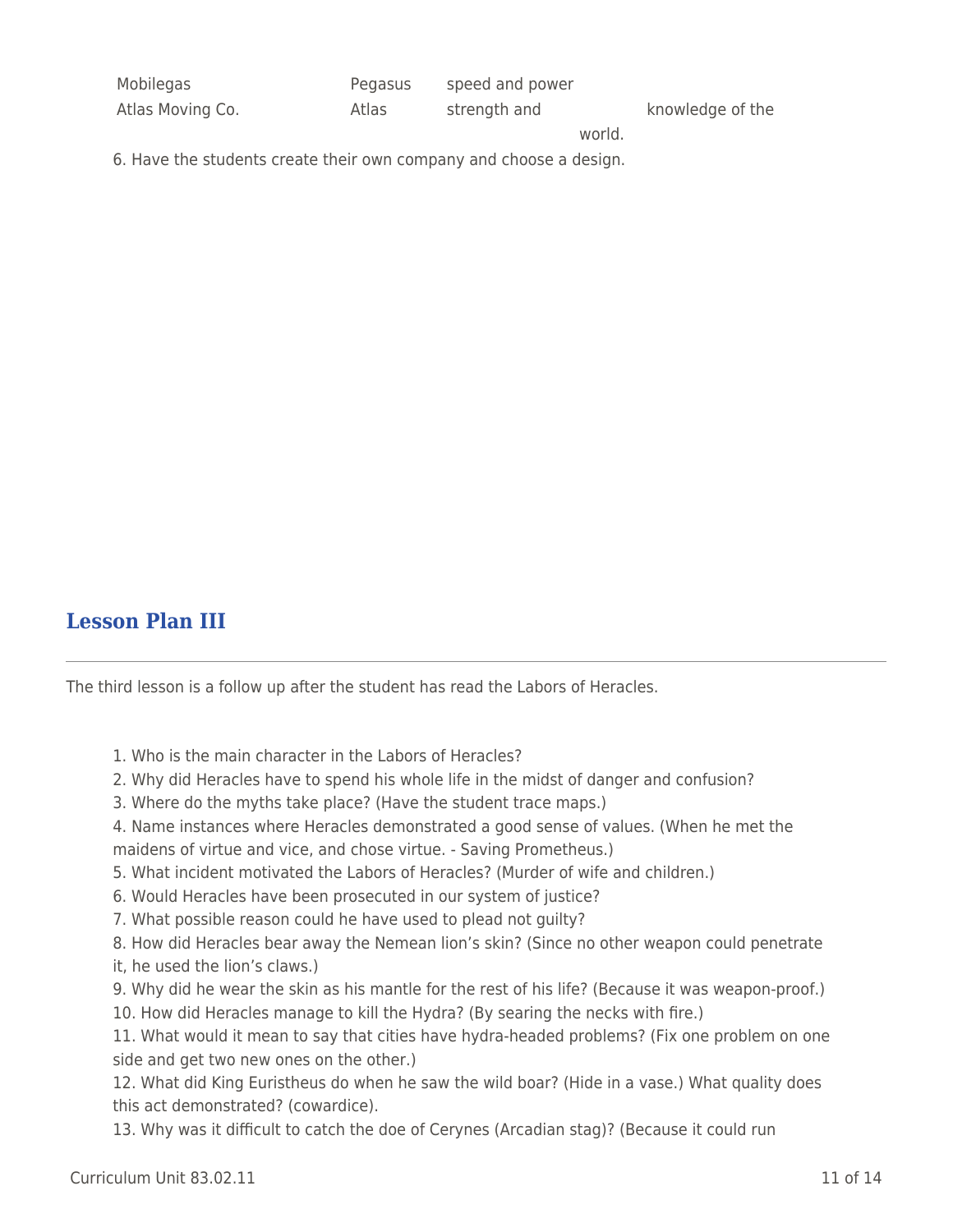continuously without fatigue.)

14. In the myth of the Cretan Bull, why is Poseidon angry with King Minos? (Because King Minos did not sacrifice the bull to him ass he had promised.)

15. From the reaction of Poseidon in this myth, what qualities could be said this god possesses? (gullibility, need of praise).

16. From the reaction of King Minos? (avarice).

17. When Heracles was commanded to capture the cattle of Geryon, what other quality besides strength did he show? (Wit-by using the lion's skin as a sail.)

18. In his search for the golden apples of the Hesperides, Heracles encountered a giant named Antaeus. In this myth, why did the giant regain strength everytime he touched the ground? (Because the giant mother was Gaea, and she renewed his strength everytime he touched her.)

19. How did Heracles manage to kill Antaeus? (By keeping him off the ground.)

20. What did Heracles do to Prometheus? (Liberated him.)

21. What did Prometheus give to mankind? (Fire; symbolizing learning and civilization.)

22. Whose aid did Heracles secure in order to obtain the golden apples of the Hesperides? (Atlas).

23. Have the students narrate the myth of how Heracles managed to give the globe back to Atlas.

24. If the students visit the British Art Center they will see among other things, a bust of Heracles by John Michael Rysbrack, a bust of Omphale with the Nemean lion's skin on her head by Joseph Wilton, and a painting "The Education of Achilles" by James Barry, that depicts Heracles with the two serpents on Achilles' shield. The first question would be

, why did the artist place the lion's skin on Omphale's head? (Probably, because she had gained control over Heracles.) The Second question is, why is Heracles' symbol on Achilles' shield? (Because Heracles was Achilles' hero.)

25. Above the entrance door of the Telephone Company on Church street the reader will see a sculpture with Mercury. Why would the telephone company use Mercury as a symbol?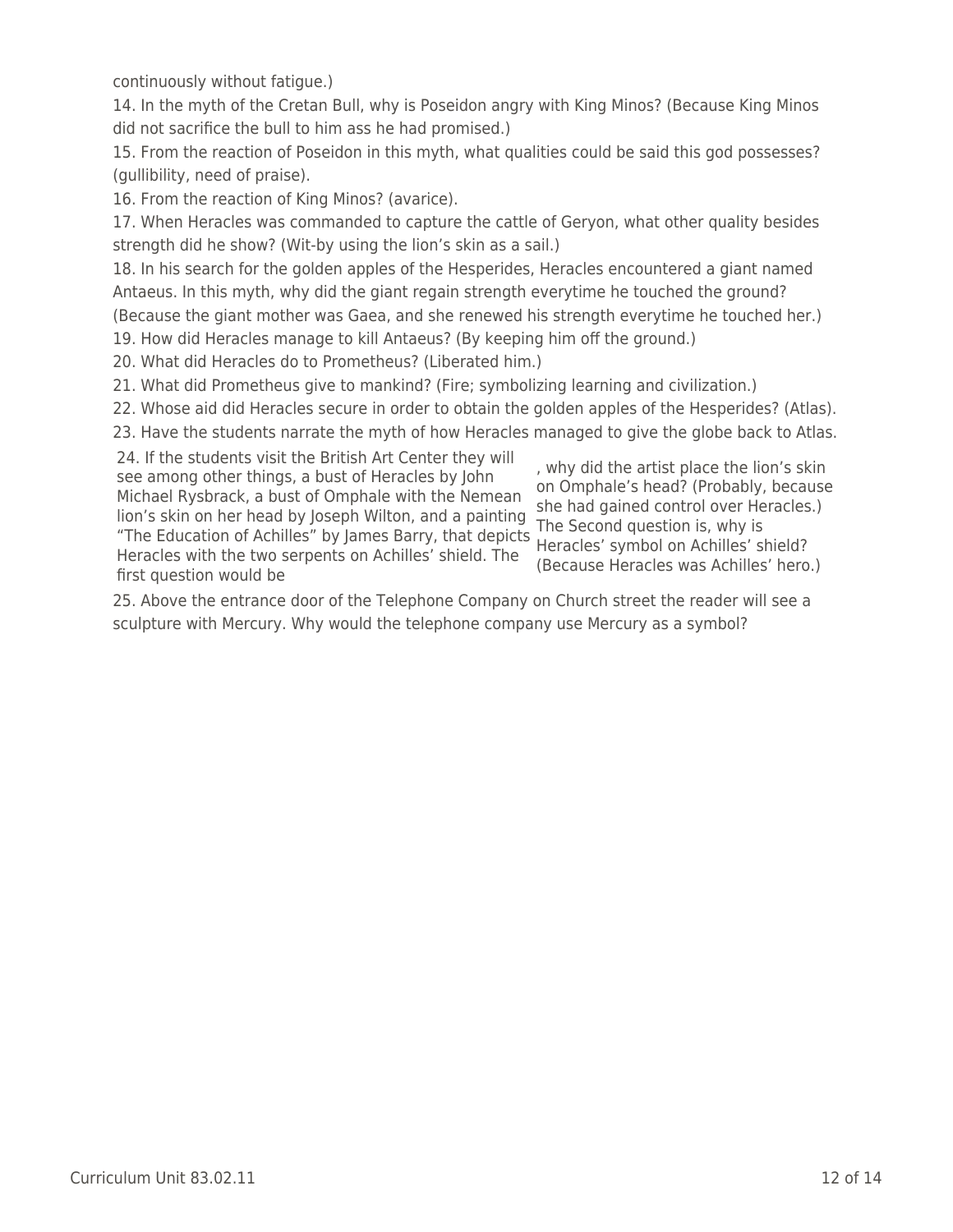- 1. Audiovisual Center, 59 High Street, New Haven Library and catalogue of materials.
- 2. Congressional Library, Washington, D. C.
- 3. Film Study Center, 305 Crown Street, New Haven, Tel. 432-4644—Advise only
- 4. Metropolitan Museum of Art, Fifth Avenue at 82nd Stree, New York City.

Service Bureau for Classical Teachers, American Classical League, Miami Request catalog University, Oxford, Ohio

Classroom materials:

- 1. Slide and overhead projectors.
- 2. Blackboard
- 3. Maps
- 4. Records
- 5. Magazines
- Other resources:
- Yale Art Gallery

British Art Center

Other activities:

- 1. Invite guest speakers.
- 2. Decorate room with mythological posters and illustrations.

3. As a research activity, draw a parallel between heroes in Greek and Roman Mythology and more contemporary cultural heroes.